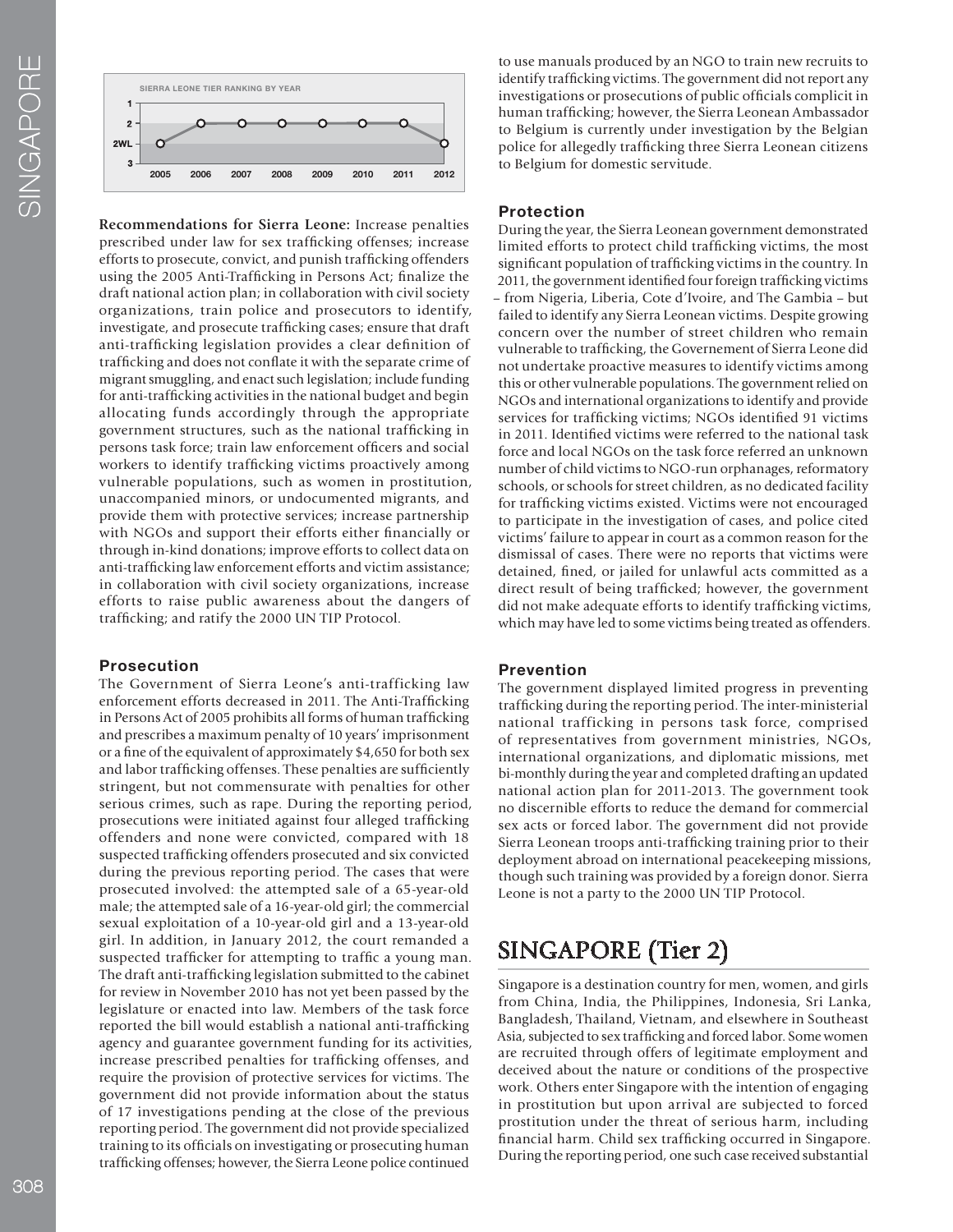media attention; military officers and government officials allegedly were among the dozens of "clients" involved.

There are over 1.1 million foreign workers in Singapore, comprising more than one-third of Singapore's total labor force. The majority of these are unskilled and semi-skilled workers employed in construction, domestic service, and the hospitality and service industries. Many foreign workers in Singapore assume debts to recruitment agencies in both Singapore and their home countries associated with their employment, making the workers vulnerable to forced labor. Foreign workers also reported confscation of their passports, restrictions on their movements, illegal withholding of their pay, threats of forced repatriation without pay, or physical or sexual abuse – all indicators of potential traffcking. Men are subjected to forced labor on long-haul fshing boats that dock in Southeast Asian ports, including Singapore. Workers reported severe abuse by fshing boat captains, the inability to disembark from their vessels, the inability to terminate their contracts, and the nonpayment of wages.

Some employers in Singapore rely on repatriation companies to seize, confne, and escort – including through the use of assaults, threats, and coercion – foreign workers to the airport to prevent them from complaining of abuses to authorities. A 2010 report produced by NGOs found that, on average, Indian, Bangladeshi, and Chinese migrant workers in Singapore, paid fees to employment agencies that constitute at least 10 months of their potential earnings; such debt makes migrants vulnerable to forced labor, including debt bondage. The government amended the Employment Agencies Act to limit agency fees in Singapore to one month of wages per year of contract. Exorbitant fees are sometimes the result of multiple layers of sub-contracting to smaller agencies and individual recruiters in source countries, commissions paid to Singaporean agencies, and sometimes, kickbacks to Singaporean employers. To hide illegal fees, some agencies and employers mask them as payments from the worker for personal loans or as other payments, making it diffcult for workers to understand how their wages were calculated and leaving them vulnerable to debt bondage. Foreign workers have credible fears of losing their work visas and being deported, since employers have the ability to repatriate workers at anytime during their contracts. Additionally, low-skilled workers are prohibited or severely restricted from seeking alternative employment, on transferring employers and Singaporean employers can submit complaints about worker behavior to have future employment bans placed on them.

The Government of Singapore does not fully comply with the minimum standards for the elimination of traffcking; however, it is making signifcant efforts to do so. In February 2012, the Singapore Interagency Task Force released for public comment its National Plan of Action, which was crafted after an extensive consultative process with local NGOs involved in anti-traffcking issues and the protection of migrant workers and an open comment period seeking broader input from foreign governments and other international stakeholders. The government strengthened its anti-traffcking prevention and public awareness efforts among foreign workers and fshermen. During the year, the government continued to prosecute and convict sex traffcking offenders, but it failed to impose adequate penalties; convicted offenders received punishments of fnes or up to nine months' imprisonment. The government developed and implemented guidelines for identifying labor traffcking cases, and identifed 124 alleged victims of forced

labor during the year, although the government did not report providing all these victims with services. These investigative efforts did not result in any prosecutions or convictions of labor traffcking offenders during the reporting period. Singaporean men reportedly have been a source of demand for child sex tourism in Southeast Asia.



**Recommendations for Singapore:** Make effective use of the new national plan of action, particularly by strengthening investigations, prosecutions, and sentencing of both sex and labor trafficking offenders, identifying possible trafficking victims among migrant laborers and persons in prostitution, and dedicating exclusive resources to addressing the country's human traffcking problem through greater assistance to traffcking victims; draft and enact legislative revisions to bring Singapore's legal code into tighter conformity with international anti-traffcking standards; prosecute employers and employment agencies who unlawfully confscate workers' passports as a means of holding them in a state of involuntary servitude, or who use other means to extract forced labor; increase efforts to investigate and prosecute repatriation companies that forcefully and illegally restrain and repatriate migrant workers who would otherwise complain about forced labor conditions; make greater efforts to support victims assisting in the investigation process in obtaining employment; extend the government's legal aid scheme to cover foreign traffcking victims to ensure that all employees have equal access to judicial redress; continue public awareness campaigns to inform citizens and residents of the penalties for involvement in traffcking for sexual exploitation or forced labor; and consider acceding to the 2000 UN TIP Protocol.

#### **Prosecution**

The Government of Singapore demonstrated limited law enforcement efforts to combat traffcking in persons during the year. Singaporean law criminalizes some forms of traffcking through its Penal Code and Women's Charter. Singaporean law does not prohibit the forced prostitution of men, although there is no evidence of this occurring in Singapore. Article 140 of the Women's Charter does not prohibit non-physical forms of coercion, such as debt bondage or threat of abuse of the legal process, and Article 141 only prohibits the movement of women and girls for traffcking, and does not defne the term "traffcking." Penalties prescribed for sex traffcking offenses in the Women's Charter include a maximum of fve years' imprisonment, which is suffciently stringent, but not commensurate with other serious crimes, such as rape. During the year, the government reported convicting four sex trafficking offenders, compared with six such convictions during the previous year, but it did not prosecute or convict any labor traffcking offenders. The government did not demonstrate increased efforts to apply stringent penalties to convicted offenders; traffickers were given low penalties ranging from fines to nine months' imprisonment. An additional three cases confrmed to constitute sex traffcking were identifed but not prosecuted, and 18 cases remained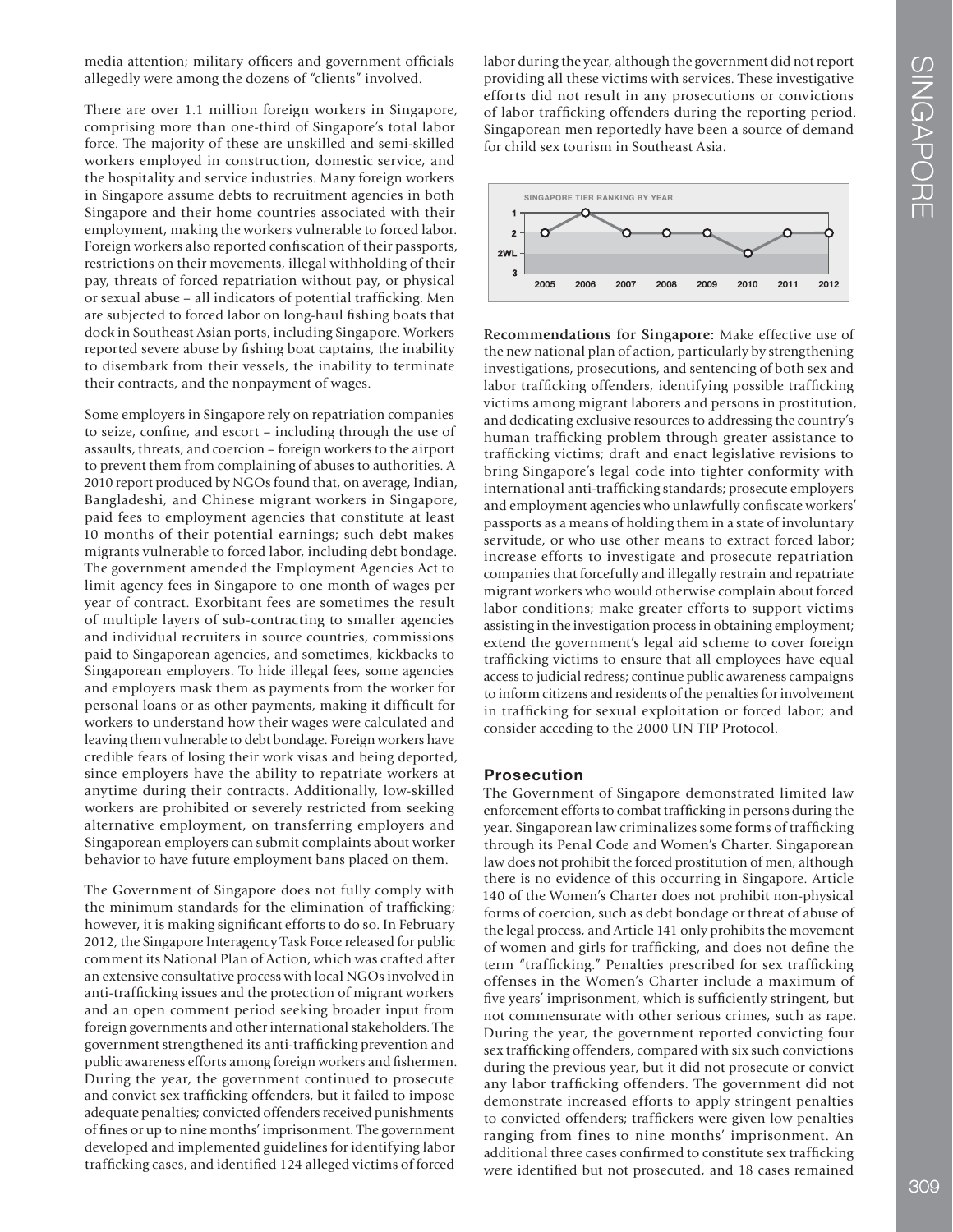pending at the close of the year. Singaporean authorities exhibited greater efforts to proactively identify sex traffcking cases during the year; the government reported identifying 54 percent of suspected sex traffcking and related cases during vice operations during the year.

While the Ministry of Manpower (MOM) maintained responsibility for investigating all labor abuses, the police were responsible for investigating any criminal offenses under the Penal Code's forced labor statute. In August 2011, the Attorney-General's Chambers (AGC) developed a special unit with 15 prosecutors to coordinate the investigation and prosecution of vice-related cases, including traffcking. A foreign embassy, concerned about the treatment of its nationals on fshing vessels that dock in Singapore, continued its engagement on behalf of the fsherman with the government of Singapore. In its National Self-assessment Report on Traffcking in Persons 2011, the Singapore Inter-Agency Taskforce stated its position on jurisdictional issues as follows: Singapore does not have jurisdiction over foreign fshermen working in off-shore waters on non-Singapore fags. The government did not report any prosecutions or convictions of suspected human traffcking on fshing vessels during the year.

Some Singaporean employment agencies reportedly advise employers to confscate the passports of their foreign employees – a practice that is well-documented in facilitating forced labor. Although the MOM conducted proactive operations to inspect repatriation companies and employment agencies– and identifed passport withholding, an indicator of human traffcking in at least 20 of these cases – it did not refer any leads to the police for investigation or prosecution of possible trafficking.

While the Employment Agencies Act prohibited Singaporean employment agencies from charging job seekers more than one month's salary per year, for a maximum of two years, many agencies continued to charge migrant workers thousands of dollars in recruitment fees, making them vulnerable to forced labor. The government continued to facilitate anti-traffcking training opportunities for its police force, prosecutors, and other government offcials. Although offcials continued to face challenges in identifying labor traffcking cases and did not identify any confrmed labor traffcking cases in 2011, the MOM and the government's anti-traffcking task force developed and institutionalized a set of labor trafficking indicators based on international standards. During the year, the government began implementing a series of new standard operating procedures (SOPs) for the identifcation and prosecution of trafficking cases; officials from the MOM, AGC, and the police were trained to identify labor traffcking cases using a newly developed indicator card and discussion of labor traffcking scenarios.

## **Protection**

The government demonstrated progress in identifying and protecting traffcking victims during the year. The government reported that it provided funding to 24 "children's homes" and dormitories that could be used to house child traffcking victims and four shelters serving adults; however, it did not operate any traffcking-specifc shelters. The government reported allocating the equivalent of \$1.6 million to shelter and social services for crime victims during the year but did not dedicate exclusive resources to protecting traffcking victims. The government reported 182 victims – 58 for sex

traffcking and 124 for forced labor – identifed during traffcking-related law enforcement actions. The government reported providing assistance to 29 sex traffcking victims and 68 labor traffcking victims; those whose cases did not result in a prosecution were repatriated within two to four weeks. One NGO reported identifying approximately 25 sex traffcking victims and 21 victims of forced labor, and one foreign embassy reported assisting 27 women forced into prostitution and 16 men exploited in the fshing industry. The government reported identifying six Singaporean victims during the year. Authorities introduced new tools for identifying victims of forced labor including an indicator card and a document outlining labor traffcking scenarios. The resulting unprecedented identifcation of 124 suspected labor traffcking victims was notable. Authorities continued to utilize sex traffcking indicator cards to identify victims during vice operations. According to NGOs and foreign embassies, inadequate victim identifcation resulted in the possibility that traffcking victims were among the approximately 5,200 individuals arrested for prostitution violations during the year. Such individuals may have been subjected to penalties for immigration violations and/or for soliciting.

Domestic workers in Singapore, the vast majority of whom are foreigners, are excluded from the Employment Act, including protections such as mandatory rest days, limits on hours of work, and other rights. The lack of a mandatory day off provided under Singaporean law to domestic workers continued to restrict their opportunities to seek help when faced with abuses, including forced labor conditions. In February 2012, the government took steps to address this when it announced plans to require employers to grant domestic workers a weekly rest day; this policy is slated to come into effect in January 2013. The government did not provide incentives such as legal aid for the pursuit of civil suits, for foreign victims to participate voluntarily in investigations, and prosecutions of traffcking offenses. Victims were not permitted to leave Singapore before the start of court proceedings, and lengthy investigations and prosecutions – often six to 12 months – posed a disincentive to victims to participate. The government reported that some victims received Special Passes, which allowed them to stay legally in Singapore for a temporary period. The MOM reported that 34 suspected labor traffcking victims who assisted the government as prosecution witnesses received authorization to work temporarily in Singapore. There are reports that victims of traffcking often do not wish to fle offcial complaints to Singaporean authorities. When cases were being investigated or prosecuted, the government generally held the victims' passports and declined their requests for repatriation because they were considered material witnesses. Foreign workers, including fshermen, face signifcant diffculties when attempting to seek redress for their problems, such as unpaid wages and wage deductions, which contribute to their vulnerability to traffcking. The MOM provides case workers to assist some foreign workers who encounter problems in these areas.

#### **Prevention**

The government increased its efforts to prevent trafficking in persons during the year. In March 2012, the Inter-Agency Task Force on Human Traffcking launched the country's frst National Plan of Action to coordinate the government's antitraffcking activities. The plan, which sets forth goals in the areas of prosecution, protection, prevention and partnership, was the result of consultations with civil society organizations,